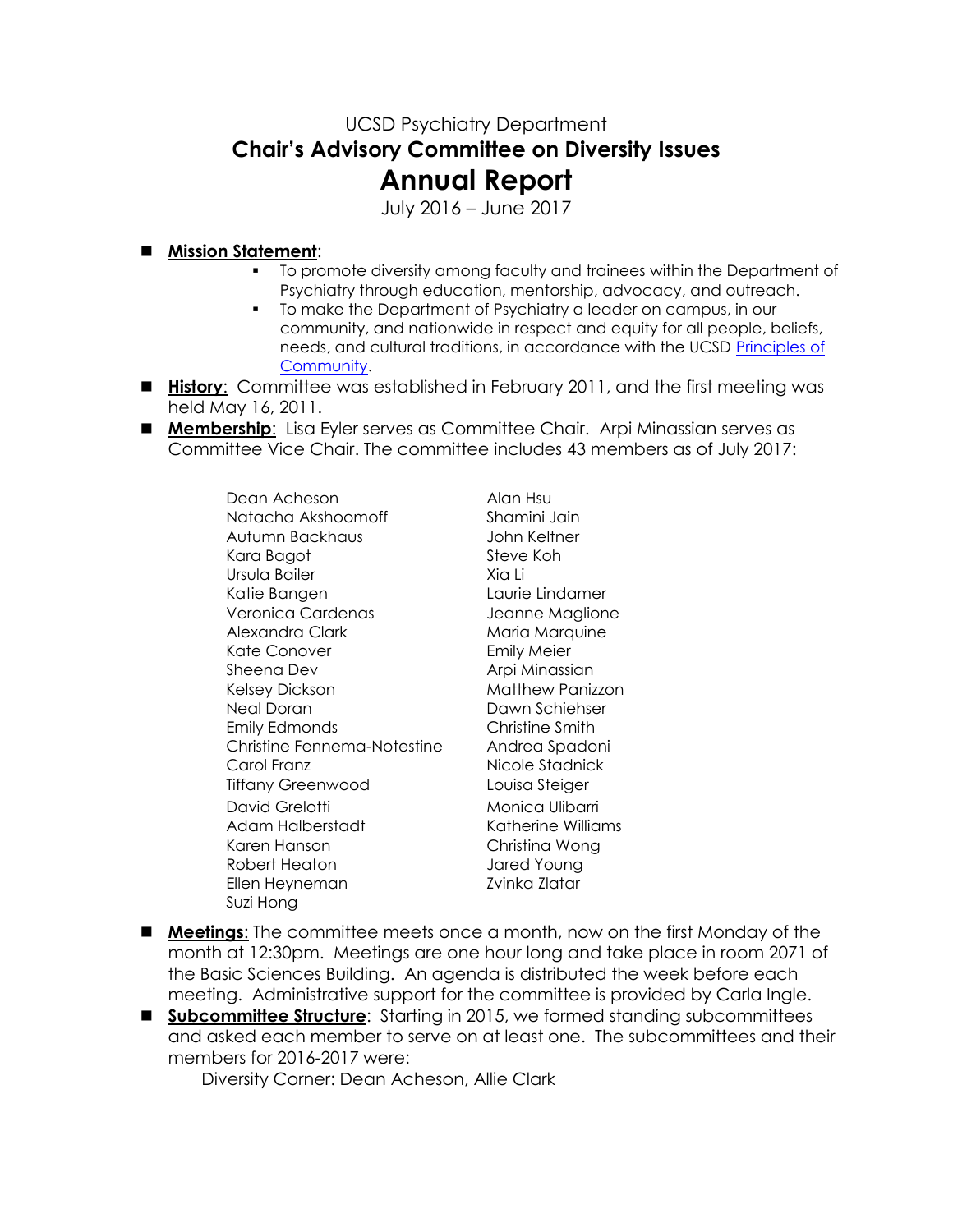Climate Survey Response\*: Christine Fennema-Notestine (Lead), Carol Franz, Natacha Akshoomoff, Lisa Eyler, Tiffany Greenwood, Lisa Delano-Wood, Jared Young, Katherine Williams, Nancy Downs, Steve Koh

Workshop Development: Dean Acheson, Sheena Dev, Laurie Lindamer, Matthew Panizzon, Monica Ulibarri

Cultural Celebration: Ursula Bailer, Kate Conover, Tiffany Greenwood, Maria Marquine, Arpi Minassian, Jared Young, Shamini Jain

Champion of Diversity Award Selection: Ursula Bailer, Arpi Minassian, Matthew Panizzon, Katherine Williams, Neal Doran

Mentorship: Suzi Hong, Matthew Panizzon, Dawn Schiehser, Veronica **Cardenas** 

Gender Issues: Autumn Backhaus, Kate Conover, Ellen Heyneman, Suzi Hong, Jeanne Maglione, Jared Young, Louisa Steiger, Emily Meier

LGBTQ Issues: Kate Conover, Neal Doran, David Grelotti, Arpi Minassian, Christine Smith, Jared Young

Race / Ethnicity Issues: Sheena Dev, Alan Hsu, Maria Marquine, Emily Edmonds, Zvinka Zlatar, Christine Smith, Christina Wong

Climate Re-Survey: Tiffany Greenwood, Matthew Panizzon, Neal Doran, Karen Hanson

Disability Issues: Dawn Schiehser, Laurie Lindamer, John Keltner, Xia Li

Clinical Service Diversity: David Grelotti, Andrea Spadoni, Katie Bangen, Kelsey Dickson, Nicole Stadnick

\*New subcommittee this year

## **Accomplishments in Past Year**:

- o **Diversity Corner**: The subcommittee helped to maintain a rotating feature on the Department website that highlights a current diversity issue or initiative. This year, a feature on intersectionality and its role in therapeutic sessions was posted. The content was developed by two former trainees at the VA San Diego, including Dr. Nicholas Grant, who was last year's Trainee Champion of Diversity. Subcommittees were encouraged to come up with a Diversity Corner topic related to their own issue.
- o **Climate Survey Response:** This subcommittee was formed in 2016 to review and synthesize results from the 2015 UCSD Health Sciences Faculty Climate Survey, as they pertained specifically to the Department of Psychiatry environment, and to recommend opportunities for improvement. Although the review found many positive aspects of faculty climate, three areas of concern were noted that may benefit from expanded or new efforts. To provide recommendations and guide future efforts in these areas, the Department has formed aligned Task Forces: 1)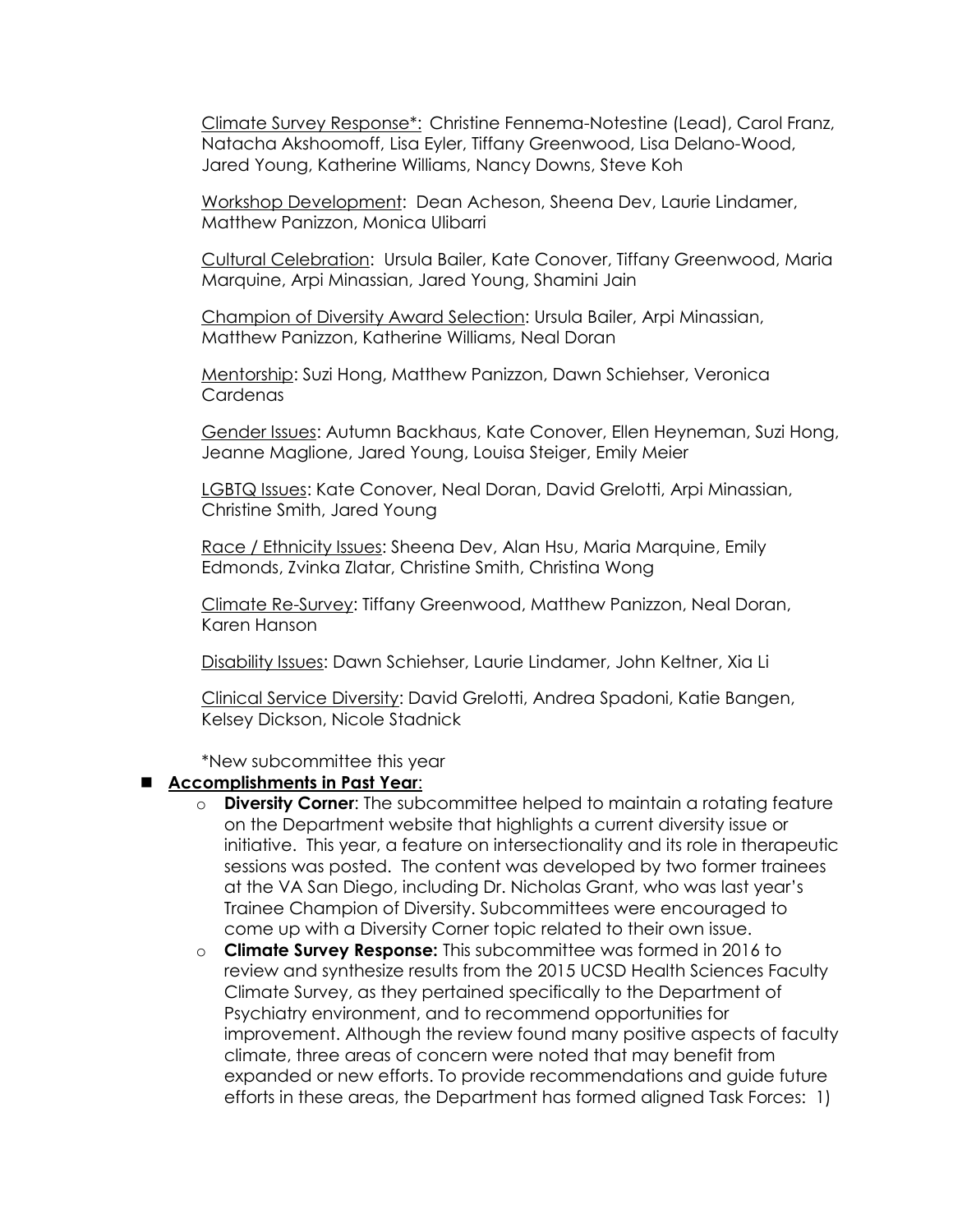Compensation, Space, and Resources (Lead: N. Akshoomoff); 2) Open Expression and influence (Lead: C. Fennema-Notestine), and 3) Behavior and Civility (Lead: C. Franz). In consultation with the Chair's Advisory Committee on Diversity Issues and this subcommittee, Dr. Igor Grant, Department Chair, presented the subcommittee data report, initial strategies and recommendations to the faculty in December 2016, encouraged comments and feedback, and invited faculty to participate in the newly defined initiatives. The Department already has 1) enhanced efforts to detail and define procedures such as compensation and space through presentations, 2) revised infrastructure to include Adjunct faculty in senior faculty meetings to improve communication and opportunities for expression and influence; and 3) increased presentations and training related to harassment, discrimination, and implicit bias. This subcommittee will continue to serve as a point of integration across related Diversity Committee groups, such as Gender Issues and Climate Re-Survey development, and the Task Force groups to best enable and recommend improvements to departmental work climate

- o **Workshop Development**: Lisa Eyler and members of the committee presented the Unconscious Bias workshop to trainee groups at the VA (interns and postdocs). Lisa presented the workshop to psychiatry faculty and trainees at Henry Ford Hospital in Detroit. Lisa and Maria Marquine were sponsored by the Department to attend a "train the trainer" session for facilitating an Ally Skills workshop and have started to tailor the content for our faculty and trainees. The goal is to present the workshop this year. Members of this subcommittee will work with the Climate Survey Response group to develop Department-specific workshops to address climate issues (e.g., compensation and salary).
- o **Cultural Celebration**: The [Third Annual Psychiatry Department Cultural](https://healthsciences.ucsd.edu/som/psychiatry/about/Diversity/Pages/Events.aspx)  [Celebration](https://healthsciences.ucsd.edu/som/psychiatry/about/Diversity/Pages/Events.aspx) was held on Friday, February 24th, 2017. The event was bigger and better than ever, with excellent reviews and feedback. Faculty, staff, and trainees provided a smorgasbord of tasty dishes and libations that reflected their cultural backgrounds, and many wore festive traditional outfits. A rolling slide show featured baby pictures and photos of Department members with cultural meaning. Members of Capoeira Mandinga entertained and impressed us with their high-energy blend of dance and martial arts. New features this year: inclusion of family members, a flag-decorating craft, drawings for prizes based on wearing traditional dress and contributing to the slide show.
- o **Champion of Diversity Award**: Angela Gutierrez, a student in the Joint Doctoral Program, was awarded the Trainee Champion of Diversity Award at the Department Graduation banquet for her contributions in research, training, and outreach within the Latino community locally and nationally. After targeted solicitation of MD nominees, David Grelotti, MD was selected as the 2017 Faculty Champion of Diversity for his dedication to the LGBT community and his local, national, and international research and outreach. His award will be presented at the August General Faculty Meeting.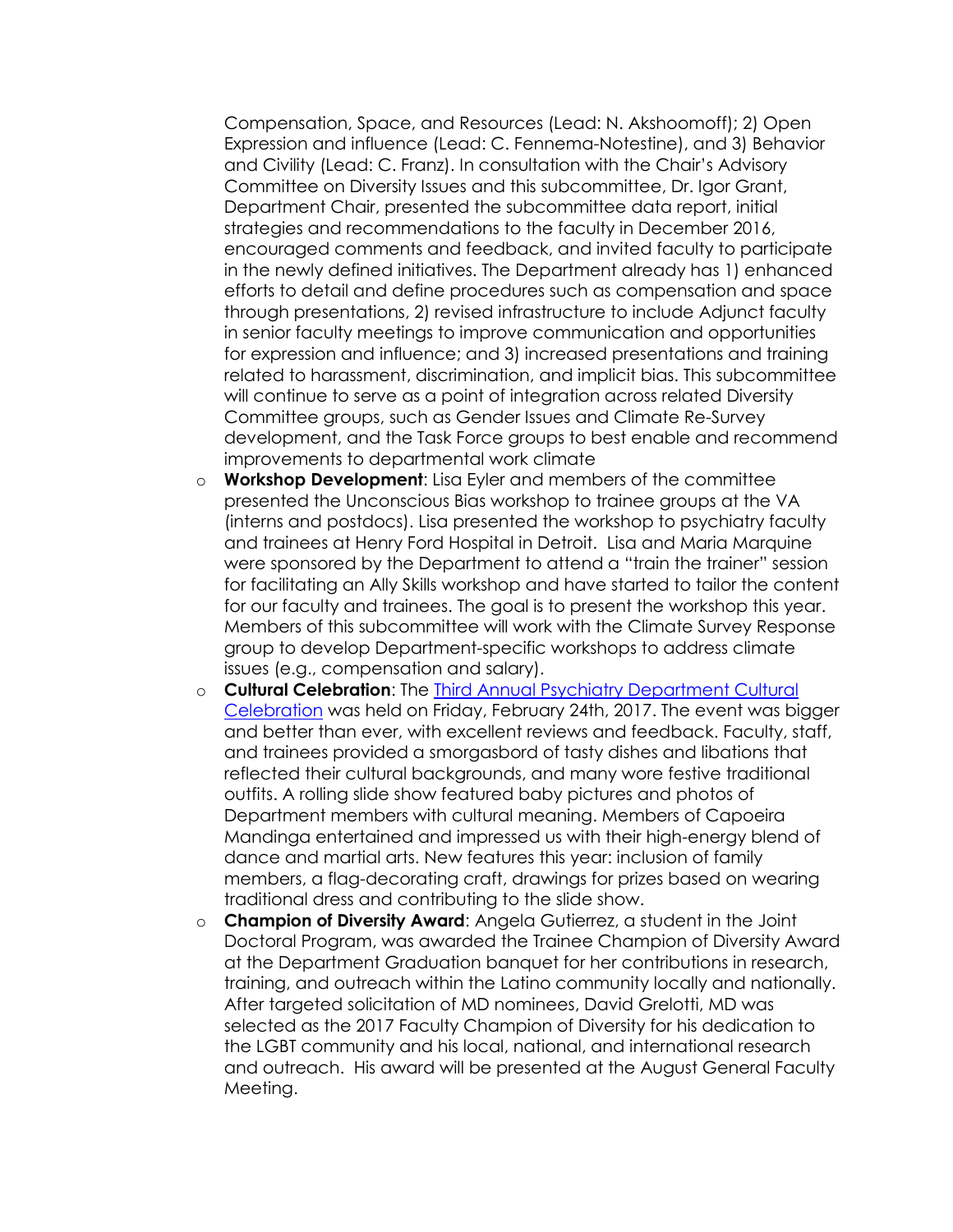- o **Mentorship:** This year, the subcommittee implemented the Personalized Consultation Program to give trainees access to a UCSD Psychiatry faculty member who has been recruited to serve as a "consultant" on issues relevant to personal identity and how this relates to professional development. The program provides trainees a resource, in addition to their existing mentor(s), to help them address topics relevant to their professional development and career goals that they do not wish to discuss, or feel uncomfortable discussing, in their primary training setting. The subcommittee solicited potential consultants and interested trainees, and successfully confidentially matched 5 trainees to consultants. They evaluated the program at midpoint and end of year and will soon report to the Committee on the outcomes. They plan to offer the PCP again next year and are considering expanding it to serve junior faculty as well.
- o **Gender Issues:** Suzi Hong and other members of the committee are working on a presentation based on new family-friendly policies put in place at UCSD. The subcommittee discussed results from the Climate Survey that were gender related and will work with the Response Subcommittee on plans to address these. They are working to get accurate numbers for the proportion of women at various ranks and in various series, and hope to have this information readily available on the website. They suggested that there be a greater diversity of people introducing visiting speakers to the Department. Lisa took this suggestion to the Cabinet, and it is being implemented for Grand Rounds. Lisa Eyler, Suzi Hong, and Natacha Akshoomoff continue to be active in the Women in Health Sciences (WIHS) group and report back to the Committee about these activities. Lisa was elected Secretary and Suzi was elected Treasurer of WIHS.
- o **LGBTQ**: This year the LGBTQ subcommittee focused upon drafting material for the departmental website aimed at educating the community about common psychological reactions to stressful events, how to manage them, and resources for treatment. This webpage can also be translated to Spanish. Subcommittee members liaised with educators within and outside the department to facilitate educational opportunities, e.g, seminars for the psychiatric residents. The subcommittee advised the Climate Survey workgroup on how to gather data about LGBTQ presence and climate in the department. A representative from this subcommittee sits on the Chancellor's Advisory Committee on Gender Identity and Sexual Orientation issues and is involved with efforts such as ensuring patients of UC San Diego Health access to culturally competent providers. Finally, this subcommittee disseminates information about educational opportunities and UC San Diego and community events.
- o **Race/Ethnicity**: This year, the subcommittee developed and distributed a needs assessment survey to understand the issues faced by researchers in the Department who are attempting to recruit a diverse participant sample. The survey results will be used to design a Departmental program that will assist in recruitment of minority participants. They are currently analyzing the responses so far (n =13) and the findings indicate almost all of these individuals want to increase enrollment of these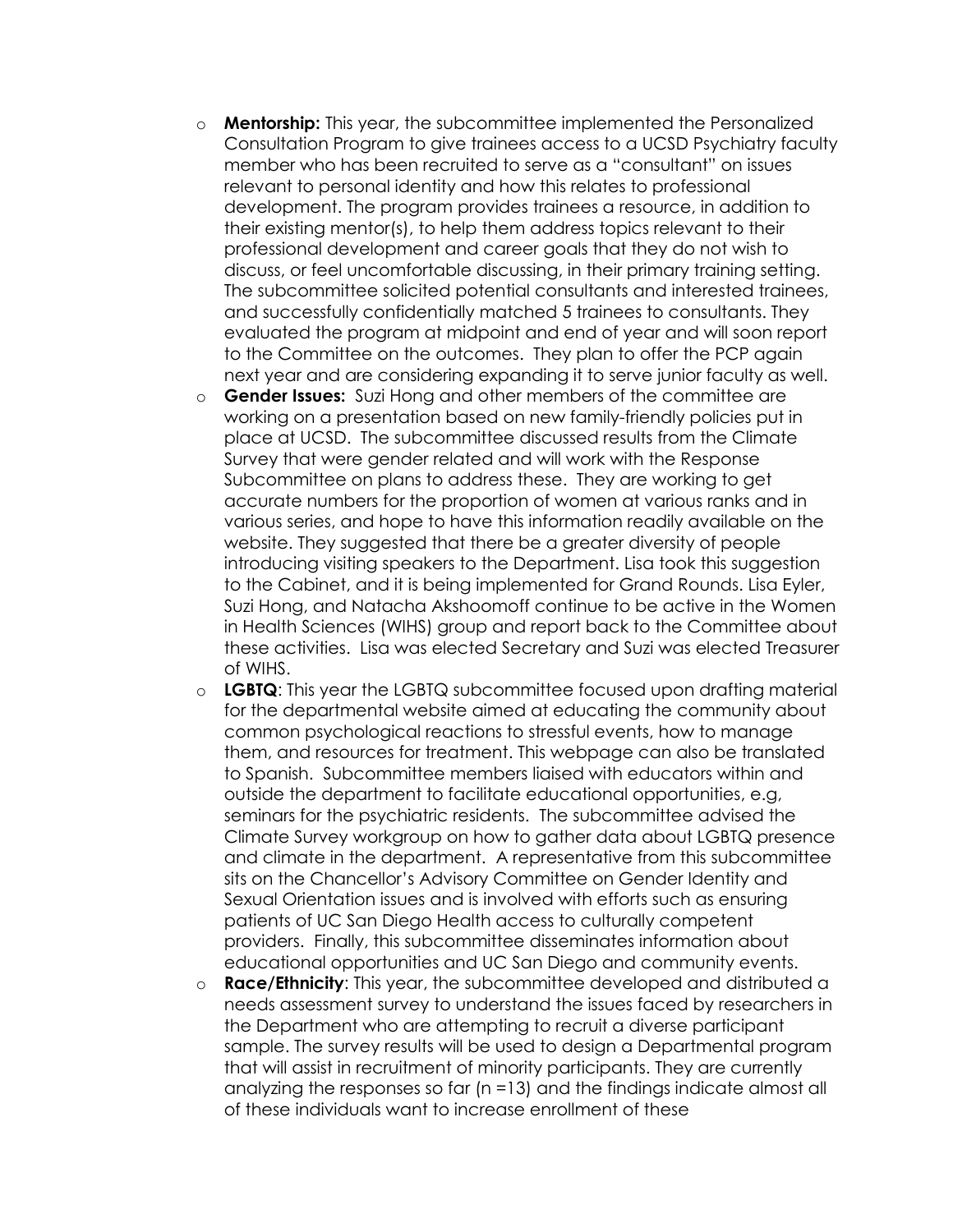groups. Subcommittee members also met with the CTRI Community Outreach group to discuss how to interface with them and strategies for our Department's initiative. In terms of liaison with the campus, Maria Marquine is the Joint Doctoral Program's Diversity Coordinator and meets with other coordinators for CUSD graduate programs; she will report back to our Committee on those meetings.

- o **Climate Re-Survey**: This subcommittee is tasked with surveying the department to identify areas for improvement with regard to the climate in general and diversity issues specifically. This year, they drafted a new survey that combines the most salient items from the 2011 Climate for Success and Diversity Surveys. Based on the results of the Health Sciences Climate Survey of 2015, they have added new questions to address the issues that were specifically raised as potentially problematic within our department. The final draft of the new survey has recently been forwarded to the Climate Survey Response Committee for further review. Following approval of the new survey, it will be distributed to department faculty for response.
- o **Disability**: The Disability subcommittee's official mission is: a) To provide solutions, education, and resources to support the untapped abilities of disabled faculty, trainees and students, and b) To provide education on disability issues to non-disabled faculty and administrators. This year, the subcommittee compiled and posted disability-related resources on the Diversity [Resources](https://healthsciences.ucsd.edu/som/psychiatry/about/Diversity/Pages/Diversity-Resources.aspx) section of the Departmental webpage. They also organized a Department of Psychiatry Team for the National Alliance for Mental Illness (NAMI) Walk. The group of faculty, trainees and staff raised \$2,345 for the cause and sported team t-shirts while they walked at the Liberty Station event. In addition, the subcommittee helped to facilitate onboarding of a visually impaired resident and advised Departmental leadership about disability issues. They are working on a workshop / seminar, perhaps given by VA disability rights advocate Dr. Linda Mona, to be presented this year.
- o **Clinical Service Diversity**: The subcommittee made progress on their goal to understand the demographic make-up of our clinical clientele in the Department, by addition information from EPIC queries to the data already collected from Gifford and VA sites. They are working to get numbers from clinics not served by EPIC. The group will compile these data and compare our demographics to County demographics to see how our patient make-up compares. The group has met with Dr. Patricia Judd, Chief Experience Officer for the Department, and she has been involved in gathering data and discussions of how to disseminate results. The subcommittee plans to present the data initially to the Clinical Council and then to the rest of the Department.
- o **General activities**:
	- The Committee helped to initiative several initial responses to issues raised by the Climate Survey as described above. In addition, the development of a Department Organizational Chart is underway, and Councils have been encouraged to update their wepages and rosters and to explain on the webpage how their membership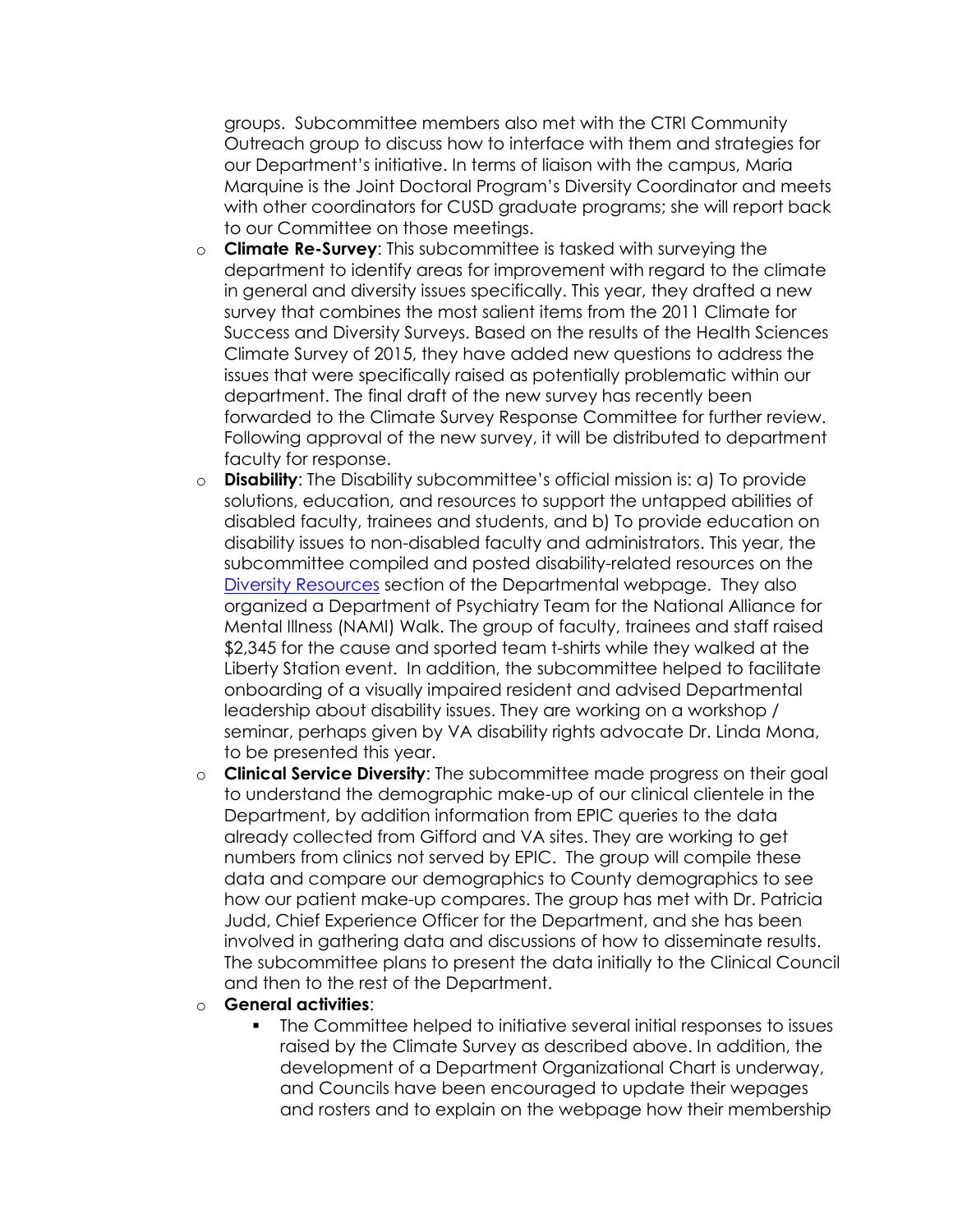is chosen and renewed. General faculty meetings are now available for live streaming online.

- The committee also considered whether or not to include Department staff in its meetings and mission. Lisa met with Ling Zenter and Mike Bloom to discuss the results at the Staff at Work survey and any issues raised there. It was determined that there is not current need for a large effort to diversify or improve climate for staff, but this can be revisited in the future.
- Helped to advertise and attended Health Sciences and campus diversity-related activities such as Women in Health Sciences speakers and workshop, the Annual New Women Faculty Reception, UCSD Health's Pride month and parade activities, Uncovering Black America's Contributions to Cognitive Science, a staged reading of the play *Smart People* about race and academia, and the Equity, Diversity and Inclusion Awards. Our own committee member, Autumn Backhaus, received this campus-wide award, as did Department member Mounir Soliman.

## **Goals for the Coming Year**:

Deliver report to Igor Grant based on Climate Survey Response Task Forces and work with multiple subcommittee to carry out recommendations.

Re-survey the Department regarding climate.

Administer and expand PCP program and associated educational activities (e.g., training in diversity mentorship).

Complete and deliver Ally Skills Workshop.

Inform Department faculty about gender-related policies.

Sponsor or co-sponsor disability-related presentation or workshop.

Refresh Diversity Corner with 2 new features (one per semester).

Complete Departmental website about responding to stressful community events.

Compile data from Needs Assessment and use results to guide efforts to help researchers recruit a diverse sample of participants.

Complete demographic survey of patients served by Department, present to Clinical Council and whole Department, and devise action items based on results.

Plan and execute 4<sup>th</sup> annual Cultural Celebration.

Select and present 2018 Champion of Diversity awards to faculty and trainee recipients.

Enhance profile of the committee with further announcements regarding diversity activities and awards on Department website. Explore having a